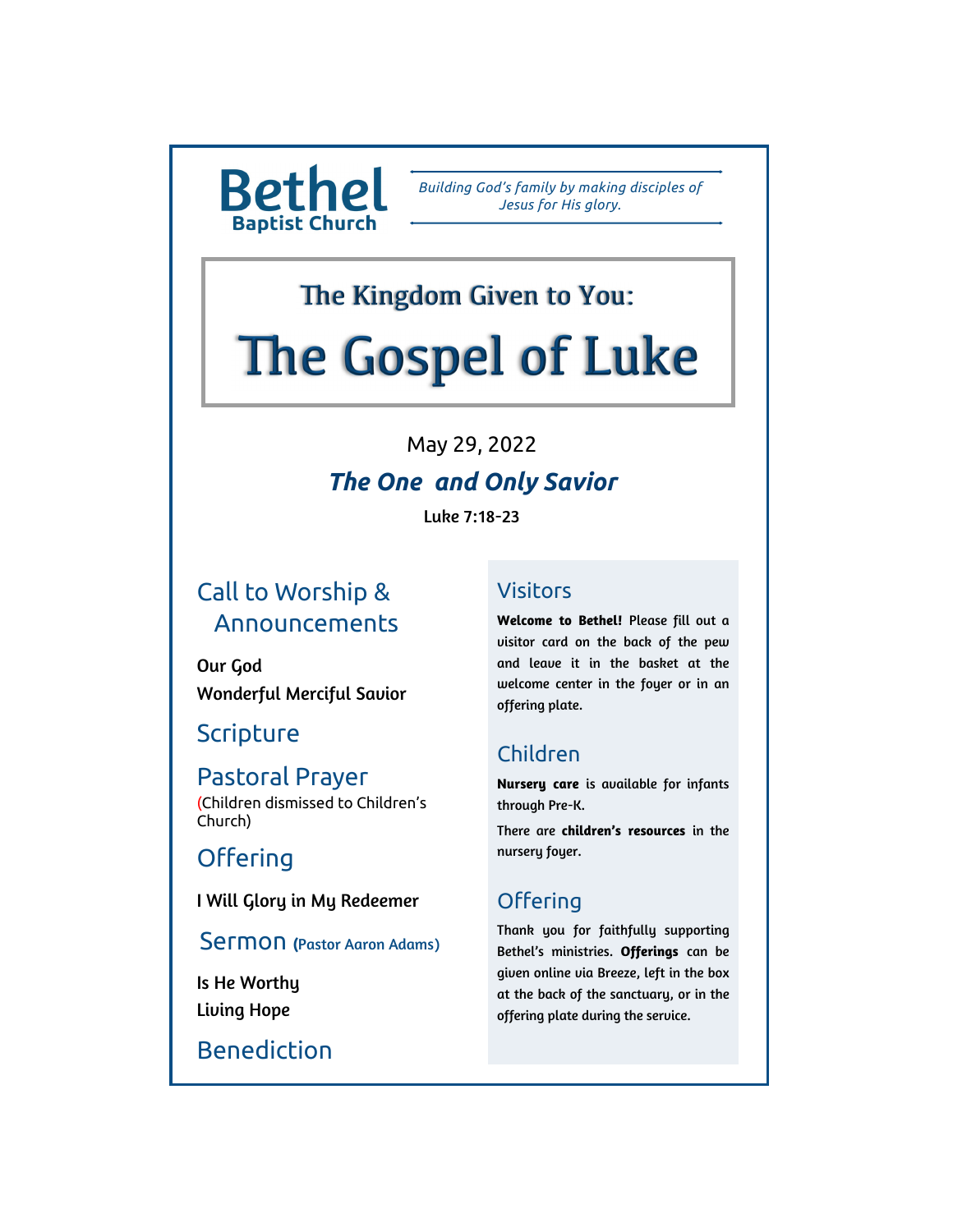#### Announcements

**HAVE A BLESSED MEMORIAL DAY—**The church office will be closed Monday.

**2022 BABY BOTTLE CAMPAIGN—**Pick up a baby bottle, fill it with coins, cash, or checks, and return it on Father's Day to help support The Resource Center's important ministry.

**YOUTH GROUP—The next regular 6 pm Youth Group meeting will be June 5<sup>th</sup>.** 

**YOUTH SUNDAY SCHOOL—**for the summer months, youth are encouraged to attend other Sunday School classes of their choice at 9 am.

**MISSIONARIES TO SPEAK-Next Sunday, June 5<sup>th</sup>, Dan and Melinda Nelson** will share an update in the Berean Sunday School Class on the Converge mission in Latin America and the Caribbean. Anyone interested is invited to meet in the Hospitality House at 9:00.

**MEMBERS MEETING JUNE 5TH—**Members are invited to stay for lunch and a meeting following the service next Sunday. Details to come.

**OUR DAILY BREAD DEVOTIONALS—**Booklets for the months of June, July, and August are available to pick up. See the table in the foyer.

**VBS VOLUNTEERS NEEDED—**Vacation Bible School will be **June 13th-17th** from 6-8 in the evening. Also, we are still accepting registrations and volunteers for VBS! We are in need of decorators, teachers, help with dinner, snacks, photography and much more! Sign up through the link in the newsletter. If you have any questions, please see Shawna McClain or Kelsey Mowery.

**NURSERY VOLUNTEERS NEEDED—**Please contact Liz Alton if you can serve. Volunteers are needed for the Sunday School hour and the Worship Service.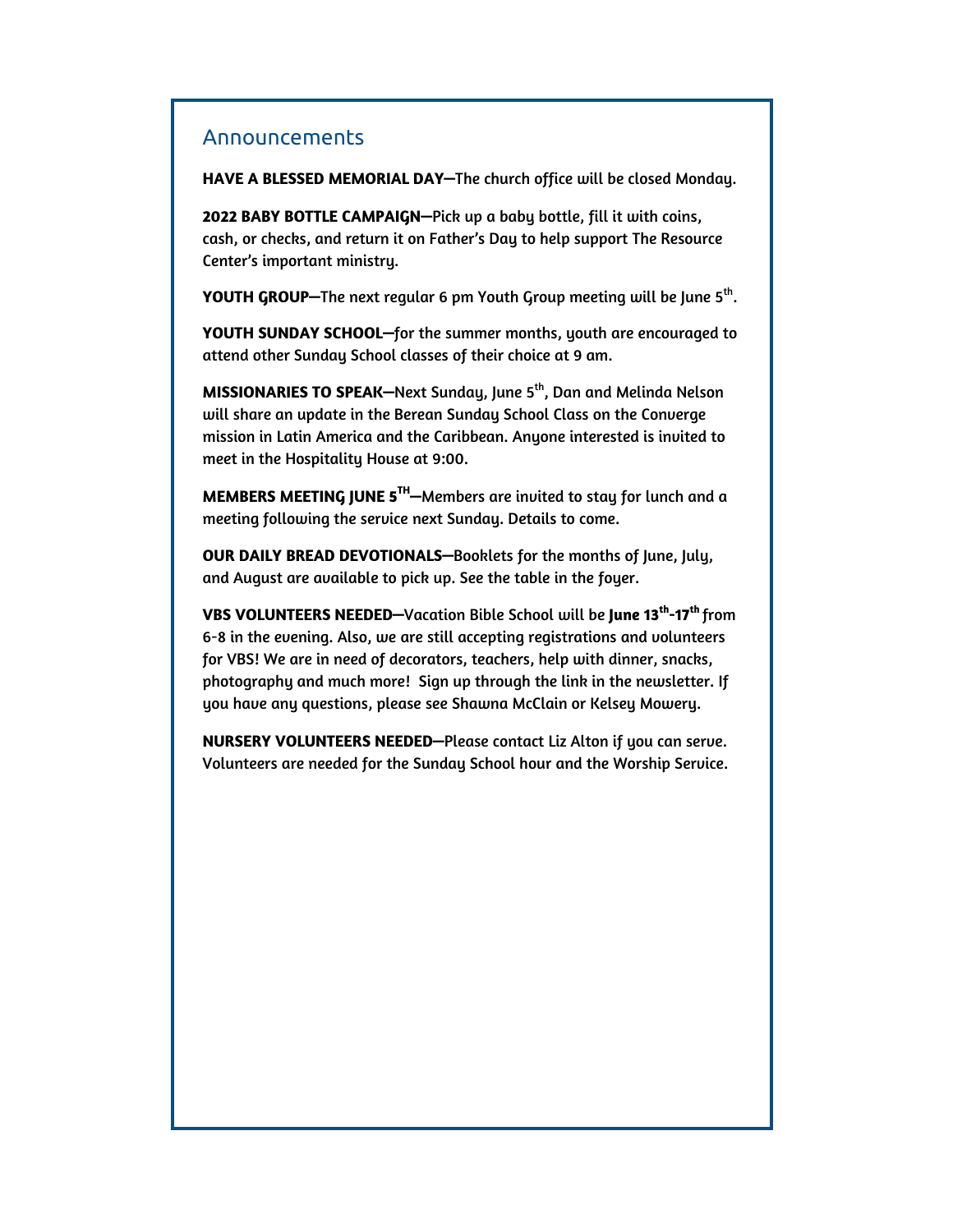#### Our God

Water You turned into wine Opened the eyes of the blind There's no one like You None like You

Into the darkness You shine Out of the ashes we rise There's no one like You None like You

Chorus Our God is greater Our God is stronger God You are higher than any other Our God is healer Awesome in power our God, our God

And if our God is for us Then who could ever stop us And if our God is with us Then what could stand against And if our God is for us Then who could ever stop us And if our God is with us Then what could stand against (Then) what could stand against

© 2010 Thankyou Music, Said And Done Music, Vamos Publishing, and SHOUT! Publishing CCLI License # 1718912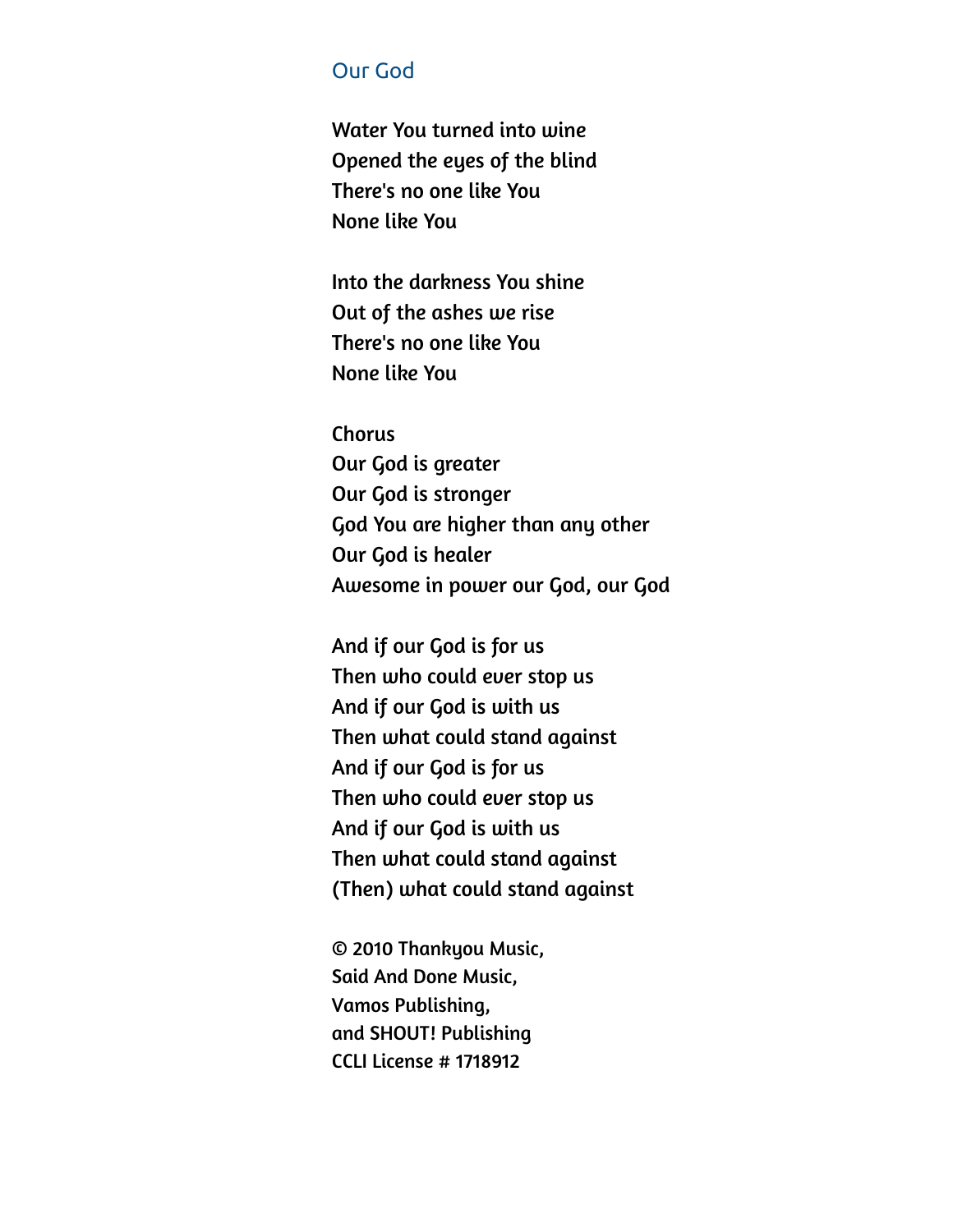# Wonderful Merciful Savior

Wonderful merciful Savior Precious Redeemer and Friend Who would have thought that a Lamb Could rescue the souls of men Oh You rescue the souls of men

#### Chorus

You are the One that we praise You are the One we adore You give the healing and grace Our hearts always hunger for Oh our hearts always hunger for

Counselor Comforter Keeper Spirit we long to embrace You offer hope when our hearts Have hopelessly lost the way Oh we hopelessly lost the way

Almighty infinite Father Faithfully loving Your own Here in our weakness You find us Falling before Your throne Oh we're falling before Your throne

© 1989 Word Music, LLC and Dayspring Music, LLC CCLI License # 1718912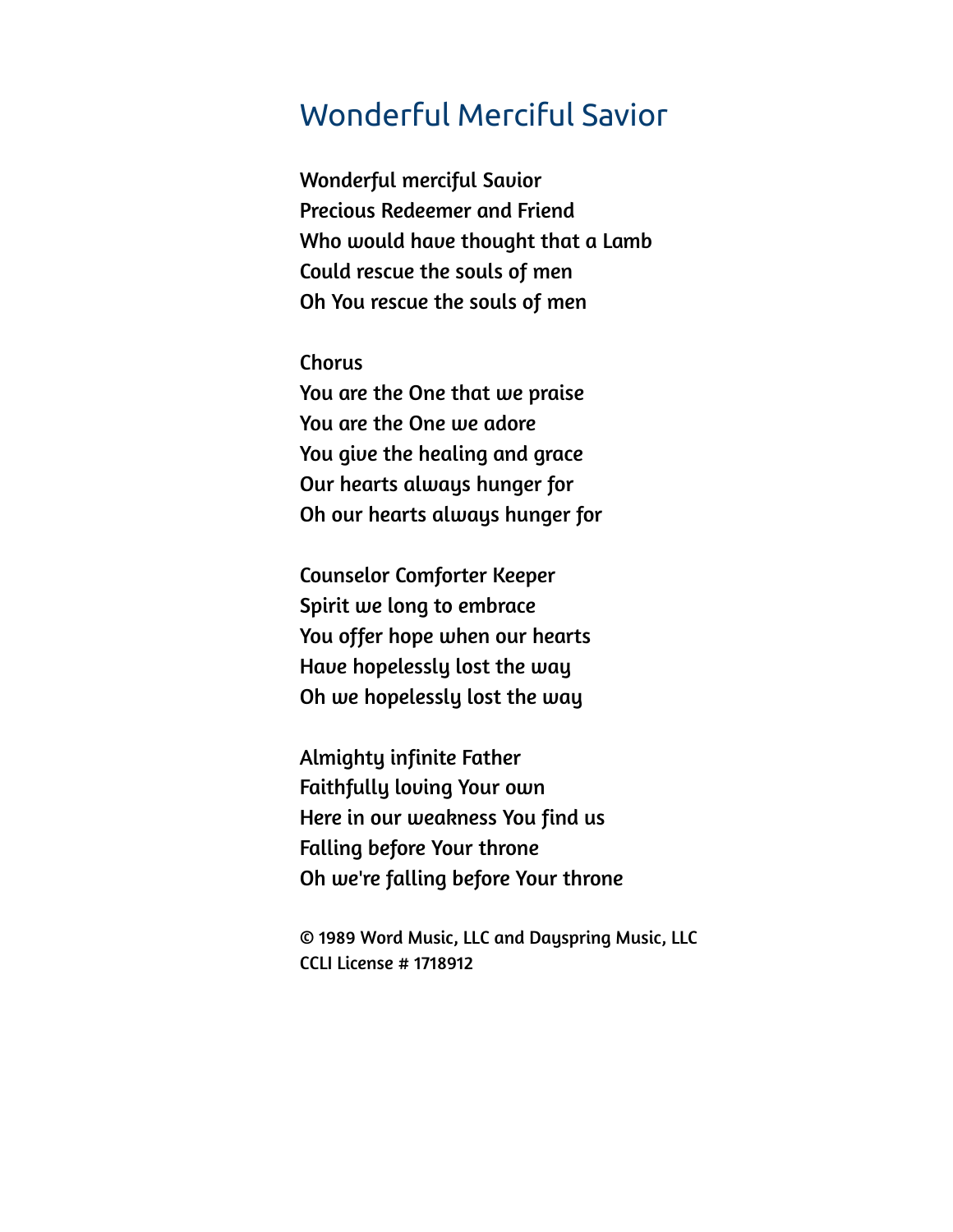# I Will Glory in My Redeemer

I will glory in my Redeemer Whose priceless blood has ransomed me Mine was the sin that drove the bitter nails And hung Him on that judgment tree I will glory in my Redeemer Who crushed the power of sin and death My only Savior before the holy Judge The Lamb Who is my righteousness The Lamb Who is my righteousness

I will glory in my Redeemer My life He bought my love He owns I have no longings for another I'm satisfied in Him alone I will glory in my Redeemer His faithfulness my standing place Though foes are mighty and rush up on me My feet are firm held by His grace My feet are firm held by His grace

I will glory in my Redeemer Who carries me on eagle's wings He crowns my life with loving kindness His triumph song I'll ever sing I will glory in my Redeemer Who waits for me at gates of gold And when He calls me it will be paradise His face forever to behold His face forever to behold

© 2001 Sovereign Grace Worship CCLI License # 1718912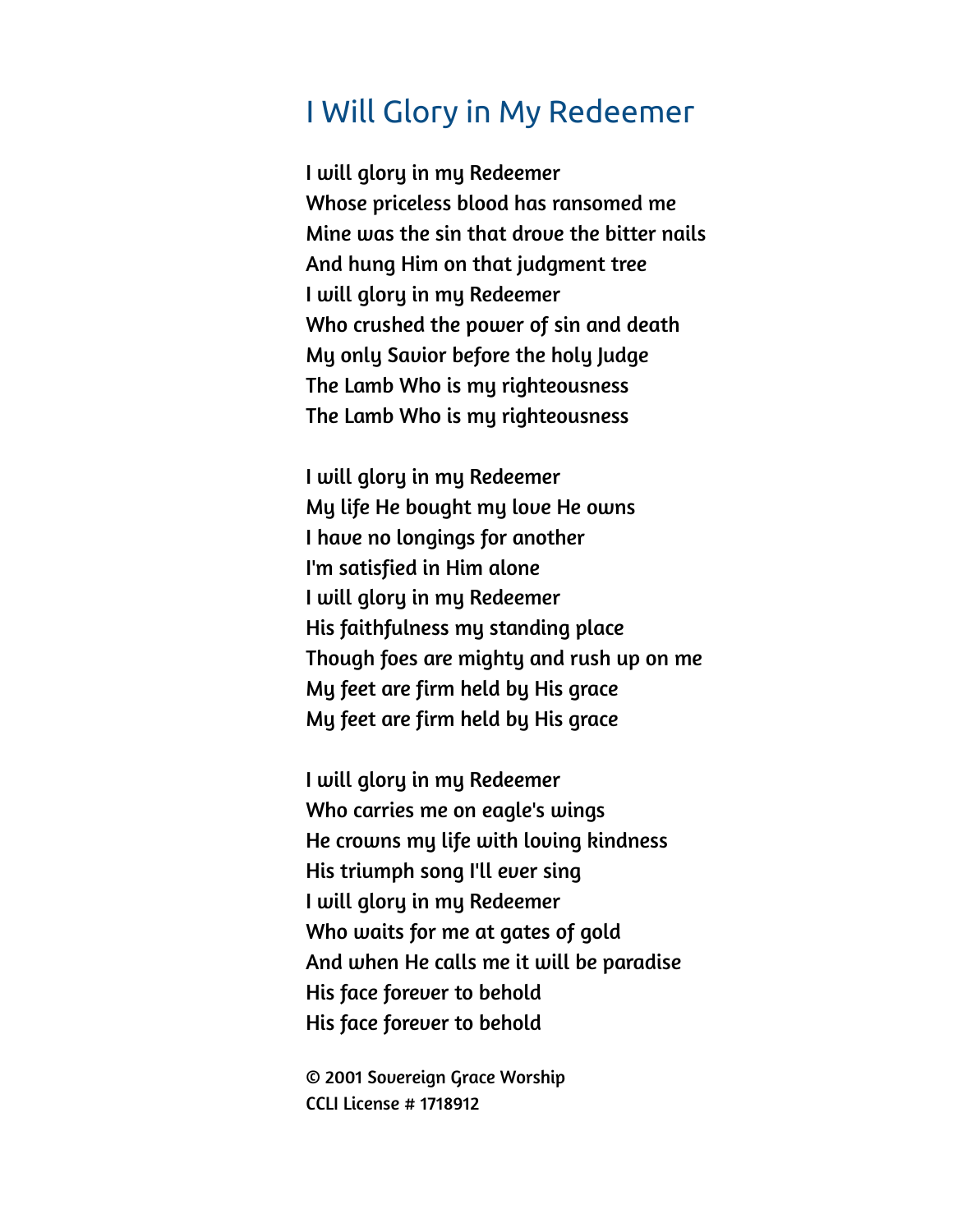## Is He Worthy

Do you feel the world is broken...We do Do you feel the shadows deepen...We do But do you know that all the dark Won't stop the light from getting through...We do Do you wish that you could see it all made new...We do

Is all creation groaning...It is Is a new creation coming...It is Is the glory of the Lord To be the light within our midst...It is Is it good that we remind ourselves of this...It is

#### Chorus

Is anyone worthy, Is anyone whole Is anyone able to break the seal and open the scroll The Lion of Judah who conquered the grave He is David's Root And the Lamb who died to ransom the slave Is He worthy, Is He worthy Of all blessing and honor and glory Is He worthy of this...He is

Does the Father truly love us...He does Does the Spirit move among us...He does And does Jesus our Messiah Hold forever those He loves...He does Does our God intend to dwell again with us...He does

Chorus (repeat part 1) From ev'ry people and tribe every nation and tongue He has made us a kingdom and priests To God to reign with the Son Is He worthy, Is He worthy Of all blessing and honor and glory Is He worthy, Is He worthy Is He worthy of this...He is

© 2018 Jakedog Music CCLI License # 1718912